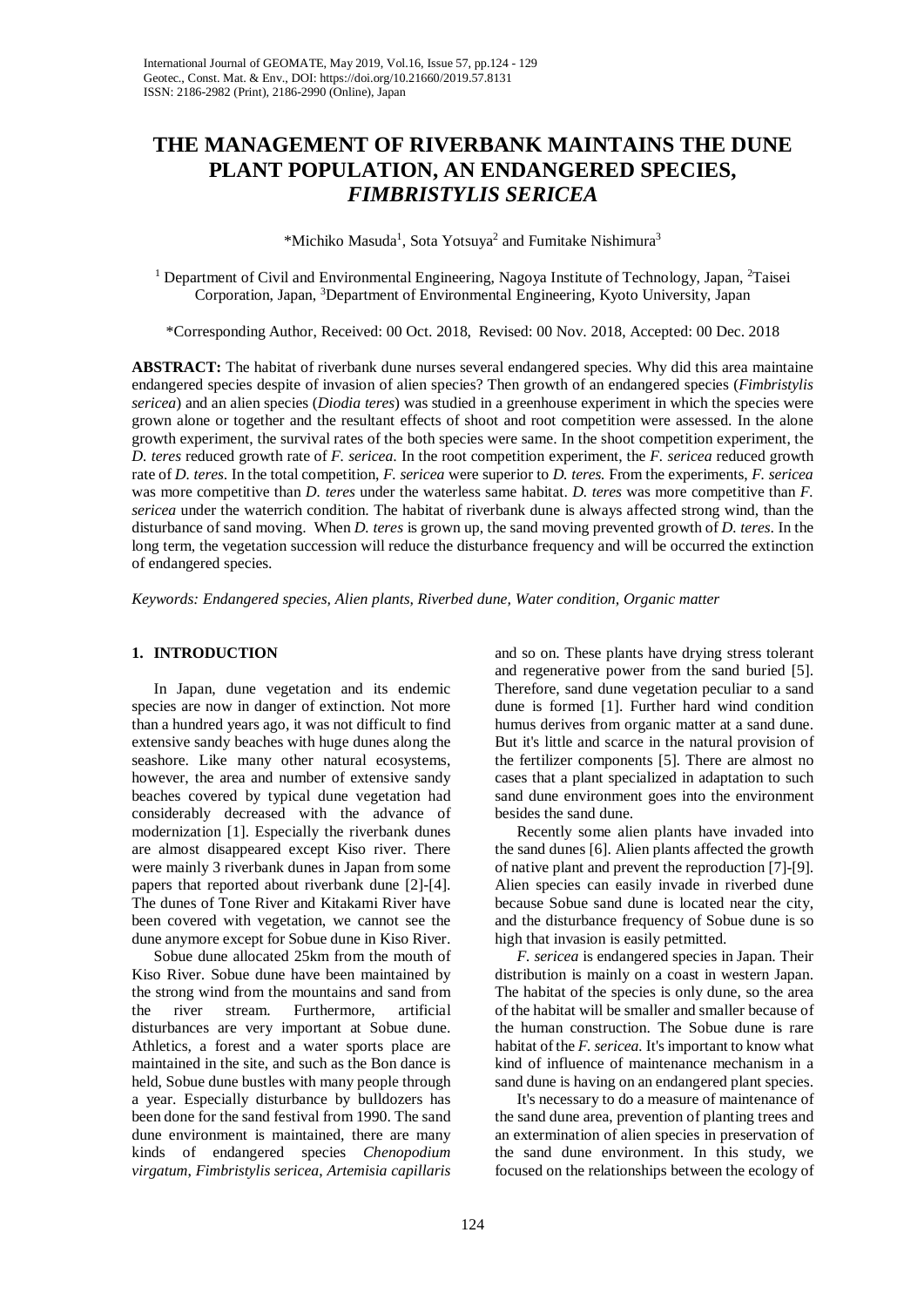*F. sericea* and sand dune condition. The methods of endangered species conservation are proposed from the angle of river management on it. The purpose of our study is to find what kind of river management is useful for conservation of endangered species.

We have three hypothesis, 1)The dune condition is very dry and cannot maintain water, 2)the dry condition is very convenient of *F. sericea* because they have dry stress tolerant, 3)the light condition is very important for the species. It was paid attention to the three points and analyzed.

# **2. MATERIALS AND METHODS**

## **2.1 The Study Site**

The study was carried out on the left riverside of Kiso River at Aichi Pref. (North 35°15′48″, East

136°42′19″), the middle of Japan. The area has been managed as wild nature plaza that called "Sario Park Sobue". In the Park there are some ecotone along the sand dune, river bed forest, low grassland and bare land. The area was divided 4 plots along with the vegetation types. The vegetation cover percentage of Plot A was under 10%, plot B was from 10 to 50%, plot C was from 50 to 80% and plot D was over 80% (Fig. 1).



Fig.1 The vegetation cover of each plots.

# **2.2 The Study Plant**

*Fimbristylis sericea* (CYPERACEAE) is a perennial grass in sand habitat along the coast (Fig. 2-A). The species distributes from East Asia to South of Australia. The habitat of *F. sericea* is dry open sand condition, that is very rare habitat in Japan for the reason of dams and harbor construction and so on. Regardless rich number of individual, only four populations of the species observed in Aichi Pref., so the species was

endangered species rank Vulunerable (VU) in Aichi Pref.

*Diodia teres* (RUBIACEAE) is annual plant introduced from North America in 1920's (Fig.2-B). The species is ruderal and strong competitor at the river bed and sea shore. It has long stems, and lean and covered with other species. Recently many river and coast endangered species are affected by the species.



Fig.2 Photograph of *F.sericea and D. teres*.

# **2.3 Environmental Condition Measurement**

To measure the capacity of retained water in each plot, the soil samplings were done on  $28<sup>th</sup>$ April (rainfall over 10mm),  $29<sup>th</sup>$  (no rainfall) and  $30<sup>th</sup>$  (no rainfall), 2016. Core sampling size was 60 mm in diameter and 45 mm in high. 10 cores were collected in each plot on every three days. The weight of fresh core samples were measured immediately. After drying in the drying machine (100°C 24hr), dried core samples were measured. The water content of core samples was calculated as (fresh weight  $(g)$  – dry weight $(g)$ )/dry weight $(g)$ . Furthermore, dried cores were burned in the muffle furnace  $(1000^{\circ}\text{C } 24\text{hr})$  to measure loss on ignition. The loss on ignition was calculated  $(dry weight(g)$ burn weight(g))/burn weight(g). To detect the difference among plots, Shapiro-Wilk test for the distribution check and Wilcoxon rank sum test were used on non-normal distribution, and t-test were done on normal distribution.

#### **2.4 Competition Experiment**

Four conditions were prepared to measure the competition between *F. sericea* and *D. teres*. First condition was single cultivate, second was competition between roots, third was upper side,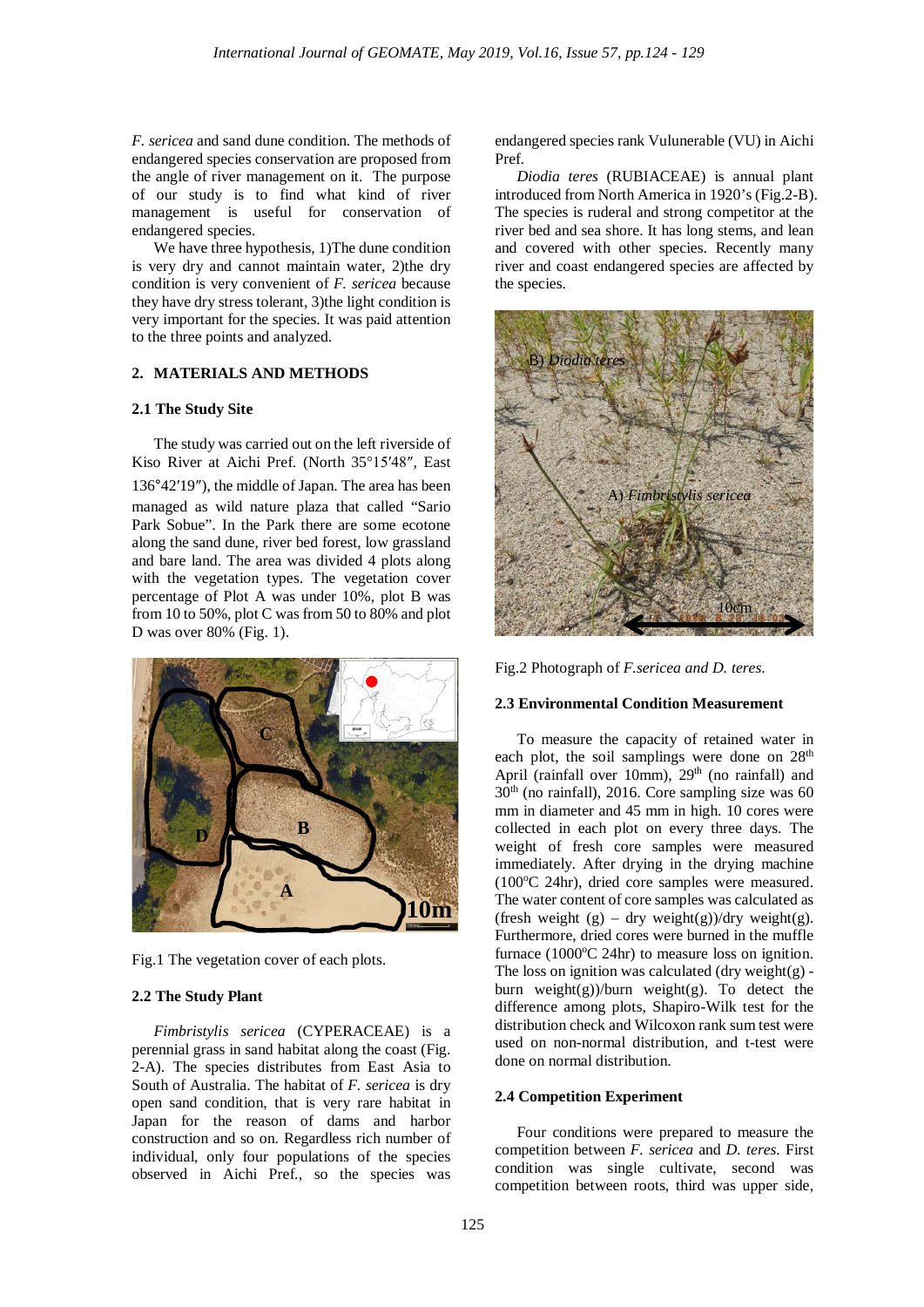forth was total competition (Fig 3). Each pot (9cm diameter 12cm hight) was filled with 50ml volcano ash soil and 200ml sand as the habitat of *F. sericea* with low nutrient and water. This experiment done from  $19<sup>th</sup>$  June to  $27<sup>th</sup>$  July in  $2016$  in open area. Watering was performed every 2 days to prevent dry up. Every week the survival rate was counted, and measured leaf number (LN) and leaf length (LL)(mm) on *F. sericea*, diameter of stem (DS)(mm) and height (DH) (cm) on *D. teres* to measure the growth four times.



Fig.3 Conditions of four competition

#### **2.5 Comparison of Growth**

Fifteen *F. sericea* and 26 *D. teres* were collected to measure the expect dry weight (DW) of plants. It was measured about collected plants that leaf number and leaf length at *F. sericea*, diameter of stem and height at *D. teres.* Then each plants were dried (100°C 24hr). From the data, the regression was lead out, expected weight of plants was calculated.

# **3. RESULTS**

#### **3.1 Water Condition**

About the water contents on rainy day, there was no differences among the plots. But the decrease curve of the water condition was different among the plots. The distributions of each plot on  $30<sup>th</sup>$  were normal distributions. Then the pairwise tests were done between two plots, there was a significant difference between plot A and plot D. Fig. 4 shows the water condition curve in each plot. Plot D had the high ability of water maintenance, and Plot A is the most severe condition about water than the other plots.

The loss on ignition at each plot were shown in Fig. 5. The loss on ignition was related to the vegetation cover rate. That of plot D was the highest in all plots. The nutrient of plot A was low for the shortage of organic substance. Though the distributions of plot A, B, D were normal, that of plot C is non normal. Then nonparametric test (Wilcoxon rank sum test) was done at plot C. There were significant differences between plot C and other plots (P<0.001). Welch t-test was done at other plots. There were significant differences between plots (P<0.001).



Fig.4 The water loss curve of each plots after rainfall



Fig. 5 The loss on ignition in each plot

#### **3.2 Competition Experiment**

Fig. 6 showed the survival ratio in each competition. At the value of the single competition there was no difference between two species. But *D. teres* was superior to the *F. sericea* at upper part competition. At root competition and whole competition *F. sericea* was superior to *D. teres*. Light condition is most important for the *F. sericea* than the water condition.

Fig. 7 showed the regression of the relationships between the dry weight and LLxLN at *F. sericea* and the relationships between the dry weight and DSxDH. The model of the dry weight at each measurement were Eq. (1) at *F. sericea* and Eq. (2) at *D. teres*.

$$
DW(mg) = 0.0003 \times LN \times LL - 0.0061
$$
 (1)  
\n
$$
DW(mg) = 0.0009 \times DS \times DH + 0.0045
$$
 (2)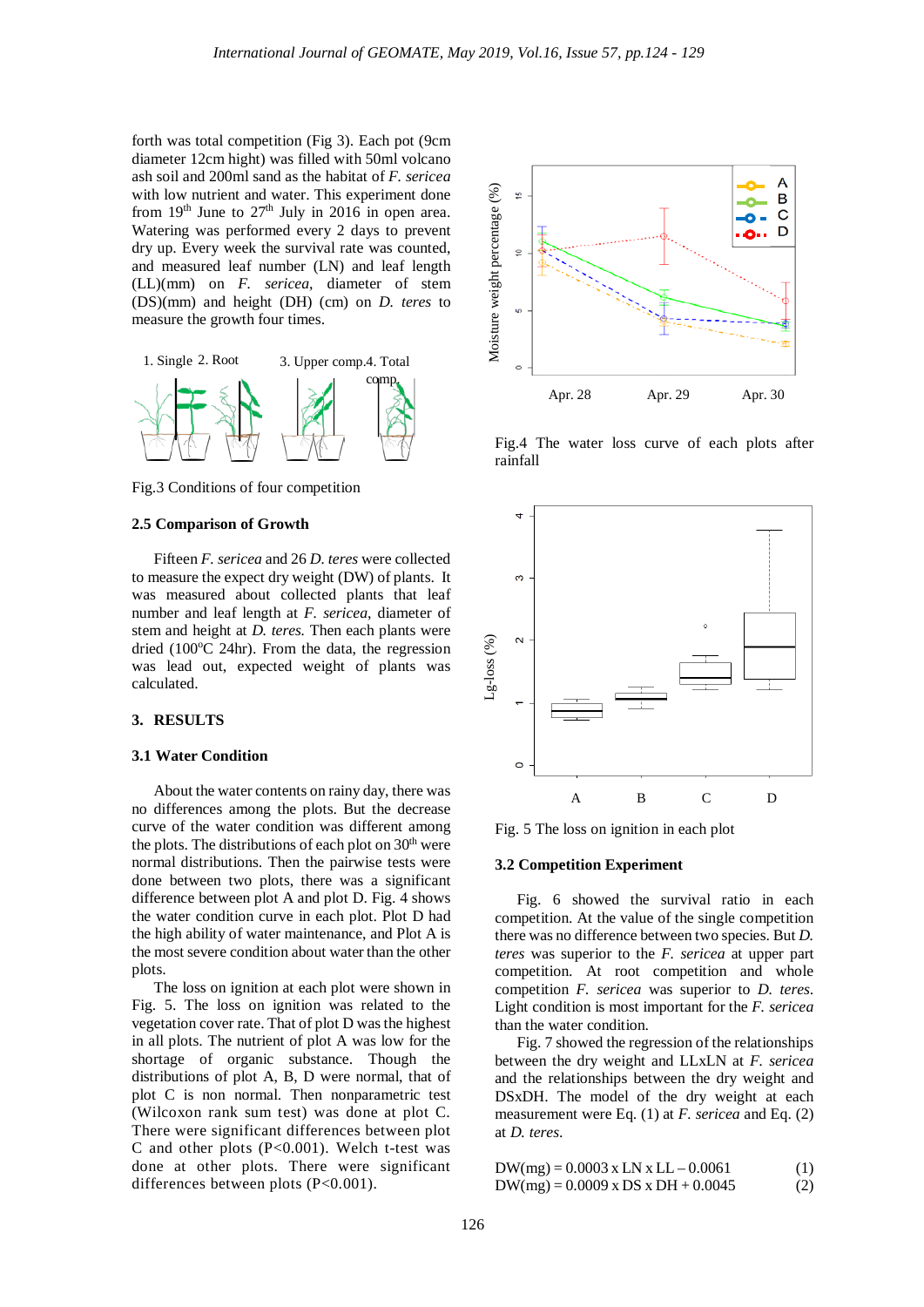

Fig. 6 The survival ratio at each competition (solid line was *F. sericea*, dotted line was *D. teres*). Single: no competition, Root: upper part was separated, root was same pot, Upper: upper part competition with each pot, Whole: growth in same pot and no separation upper part



Fig. 7 The regression of the model in each species

Fig. 8 showed the growth ratio at each competition using Eq.(1) and Eq(2). There was differences between two species at each competition. At the no competition and upper competition, the growth ratio of *D. teres* was higher than that of *F. sericea*. On the other hand, at the root competition and total competition, the growth ratio of *F. sericea* was superior to alien species.



Fig.8 The growth ratio of two species (hatched distribution: *F. sericea*, white distribution: *D. teres*) at each competition (1: single growth, 2: root competition, 3: upper competition, 4: total competition)

# **4. DISCUSSIONS**

Form our research, it was revealed that the ecology of the *F. sericea* was adapted dry and oligotrophic condition. The physiology of the species was the character of dune plants [10]-[12]. For sufficient temperature and precipitation, the vegetation succession was occurred in all over Japan. Especially river environment has been stable for the dam and soil erosion control work construction [13][14]. The condition of the dune was destroyed by the vegetation succession. When the succession promotes, the water condition was changed and the nutrient supply occurred. The habitat of the *F. sericea* has been reduced from the river control. The Fig. 9 showed the condition of the Sobue dune used by CSR-triangle [15]. Plot A is the most severe condition for the plant, and *F. sericea* is suit to the condition.

Now the invasion of alien plants is serious problem in the river system [8][9]. But *D. teres* cannot invade the dune condition where the water and nutrient supply was not sufficient as other species, *Miscanthus sinensis* and *Imperata cylindrica* [16][17]. The native species *F. sericea* was superior to the strict condition. If the succession began, the light condition would be worse and the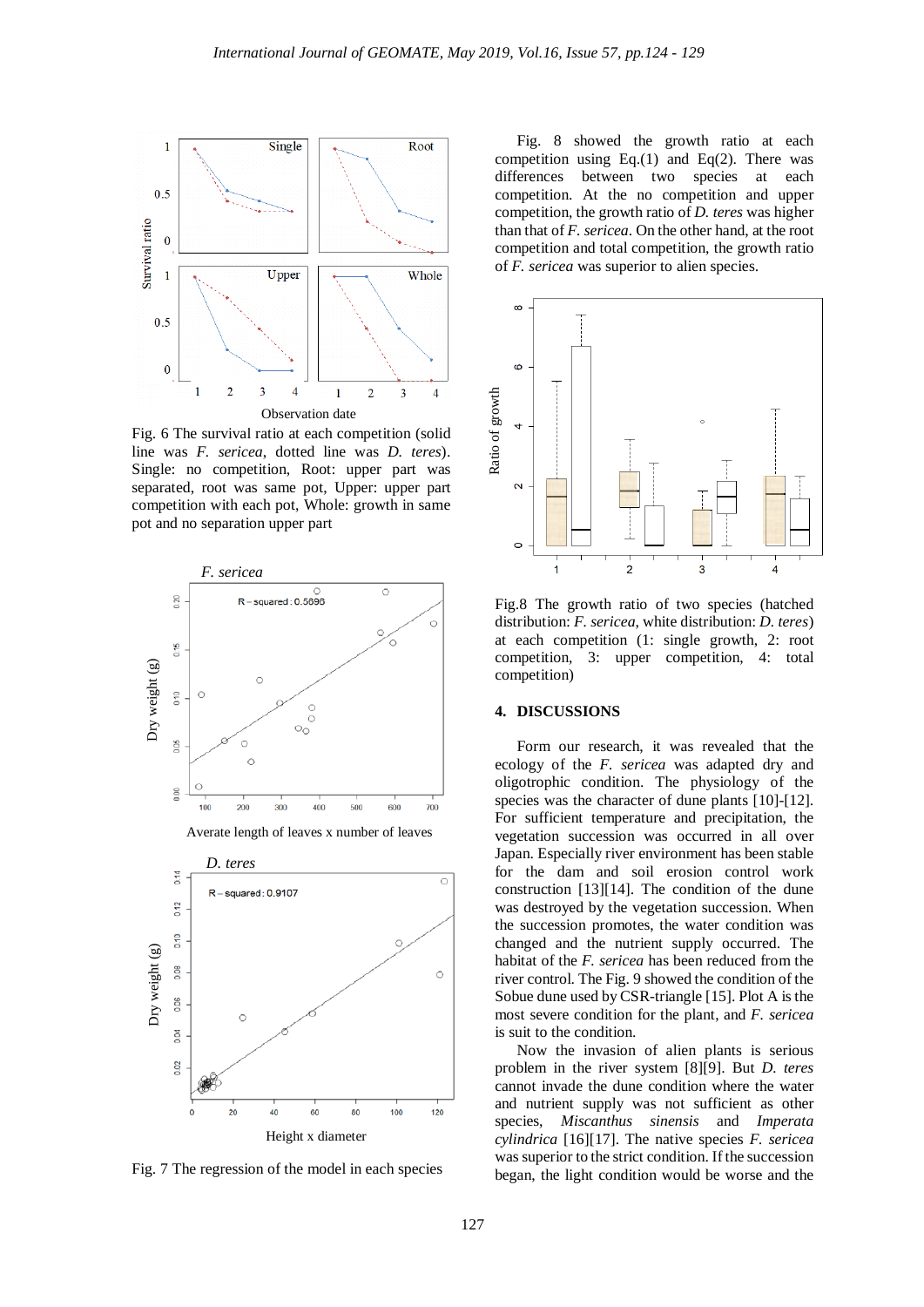reduction of the distribution occurred. The light condition is another problem of sand area plant species. The artificial disturbance of the Sobue dune is very important for the endangered species.



Fig. 9 The condition of the Sobue dune at CSR triangle (C: competitor, R: ruderal, S: stress tolerant strategy)

The manager of Sobue dune is faced the financial crisis to maintain the dune. The cost of bulldozer to maintain the dune is almost two million yen per year. The manager wants to cut off the cost. And some nature conservation groups call for the halt to the disturbance by bulldozer for other animals.

For the biodiversity, it will be very good condition that many kinds of vegetation are maintained in the Park. Around Sobue dune, there are many kinds of biomes, like river bed dune, low grassland, dune, wetland, and so on. For other animals there are many places prepared. The succession is proceeded, it becomes all same vegetation, the unification advances. It is necessary to maintain the dune for the biodiversity.

The biodiversity has been reduced by the construction, the cost should be needed to maintain the biodiversity for the mitigation. And our research confirms the merit of the endangered species about the disturbance. The invasion of alien plants will be prevented by the disturbance. The manager of the Sobue dune has contributed to the maintenance of the biodiversity.

### **5. CONCLUTION**

The following conclusions are drawn based on the study:

1) river dune condition is very strict for plants, because there are few water and nutrient for the sand as seashore dune, 2) *F. sericea* is stress tolerant about water stress and lack of nutrient, beside light condition, 3) light condition is very important for the species because *F. sericea* lost at the competition to the other taller plants, 4) *D. teres* (alien plant) cannot invade into the dune condition.

Based on the conclusion, three proposals about the management method of the disturbance, 1) the disturbance should be done before winter in order to release the nutrient matter from the sand, 2) the disturbance should be done in the area where the alien plants invaded, 3) the cost of the disturbance must be needed for the construction to maintain the biodiversity for the mitigation.

#### **6. ACKNOWLEDGEMENTS**

We wish to thank the member of the Kiso river Office at Ministry of Land, Infrastructure, Transport and Tourism. We also thank the members of our laboratory for their assistance in the field works with statistical works.

## **7. REFERENCES**

- [1] Yura H., Crisis and its Factors of Coastal Dune Vegetation, Japanese Journal of Landscape Ecology, Vol. 19, Issue 2, 2014, pp. 5-14.
- [2] Tada F., Sand Dunes Along the Middle Course of Tone River. Geographical Review of Japan, series A, Vol. 21, Issue 1, 1947, pp. 1-5.
- [3] Kagose Y., The Riverbed Dune of Kitakami River. Geography of Japan, Vol. 10, Issue 1, 1965, pp.1-6.
- [4] Naruse T., Coastal Sand Dune in Japan. Geographical Review of Japan, series A, Vol. 62, Issue 2, 1989, pp. 129-144.
- [5] Sato, I., Sand Dune, Nature and Utilization, Seibunsha, Tokyo, 1986, pp. 36-37.
- [6] Yura, H. and Kaihatsu, N., The White Paper of Seashore Vegetation, Foundation of Japan Nature Conservation Cooperation, Tokyo, 2008, pp.14.
- [7] Andersen, U. V., Comparison of Dispersal Strategies of Alien and Native Species in the Danish Flora, Plant Invasion, Pysek P. *et al* ed. Academic Publishing, Amsterdam, 1995, pp. 61-70.
- [8] Masuda, M., Ito, Y. and Nishimura, F., Process of Invading the Alien Plant Species into the River Ecosystem, International Journal of GEOMATE, Vol. 1, Issue 7, 2011, pp. 437-442.
- [9] Masuda, M. and Nishimura, F., Seasonal Variation of the Alien Plants Invasion into River Ecosystem, International Journal of GEOMATE, Vol. 8, Issue 11, 2015, pp. 1263-1270.
- [10]Marshall, J. K., *Corynephorus canescenes* (L.) P. Beauv as a Model for the *Ammophila* Problem. Journal of Ecology, Vol. 53, Issue 2, 1965, pp. 447-463.
- [11]Van der Valk A. G., Environmental Factors Controlling the Distribution of Forbs on Coastal Foredunes in Cape Hatteras National Seashore.

Canadian Journal of Botany, Vol. 52, Issue 5, 1974, pp. 1057-1073.

[12] Moreno-Casasola, P., Sand Movement as a Factor in the Distribution of Plant Communities in a Coastal Dune System. Vegetatio, Vol. 65,